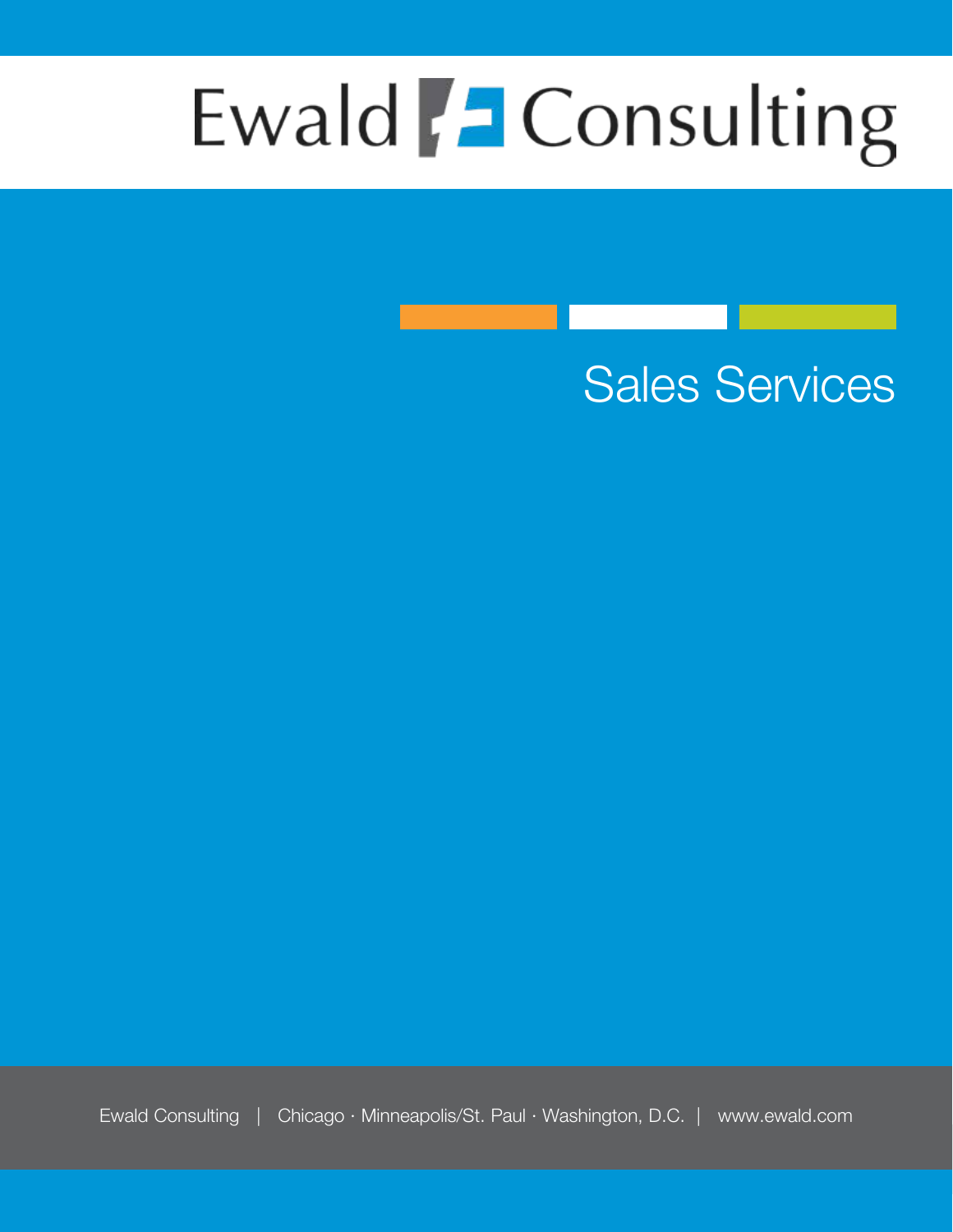

Creating, developing, and monetizing long-lasting business relationships for your association.

Employing best practices to generate nearly \$2 million in sales each year.

Utilizing data and metrics through our CRM system, allowing for informed decisions on prospect development, lead acquisition, and conversion.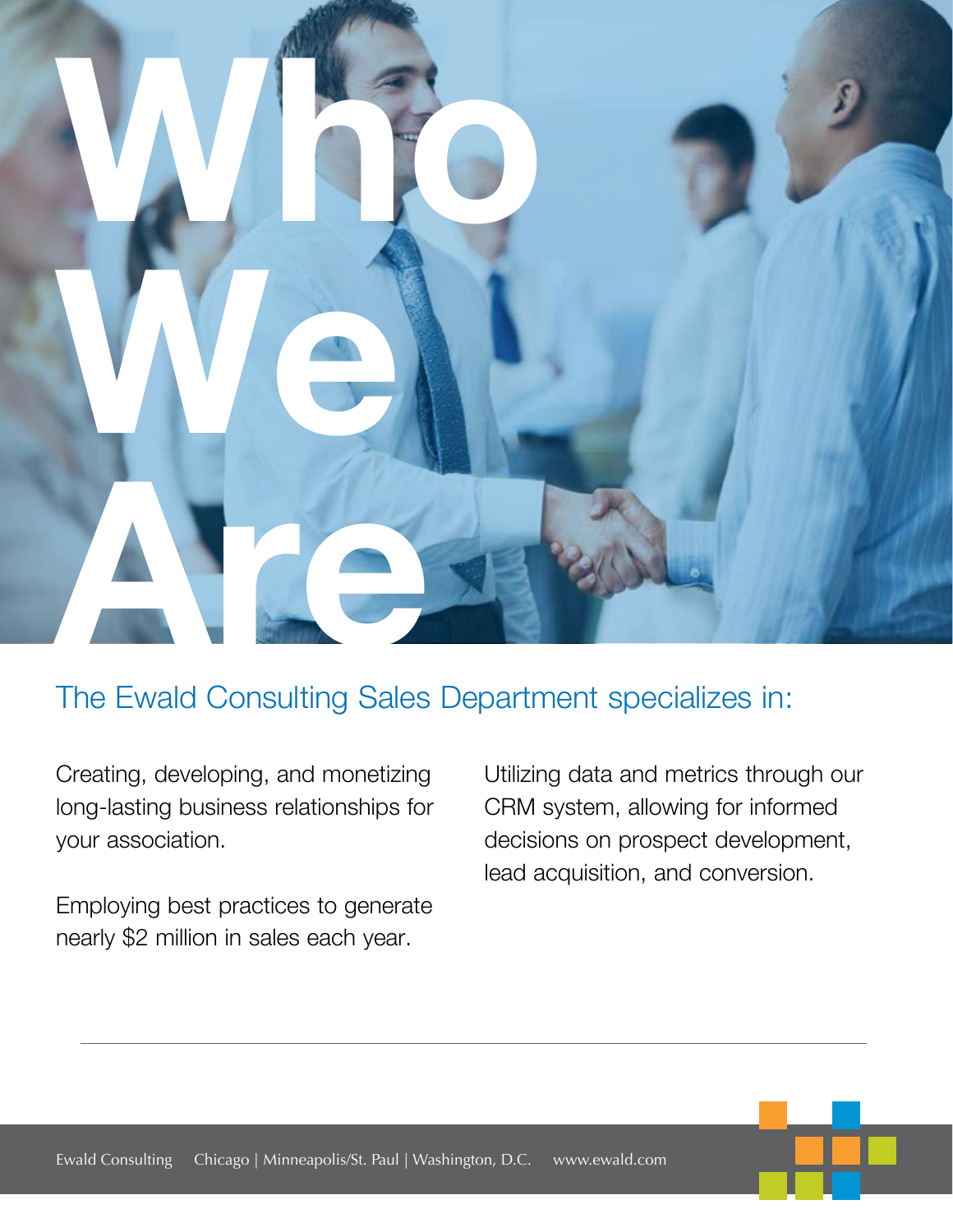

#### **Strategic Internal Review**

- Review each of your selling opportunities to assess the value proposition.
- Analyze past campaign performance and the overall sales strategy.

#### **Research & Identify Opportunities**

- Compare your sales framework with those of similar organizations
- Collect input from supporting vendors on possible program enhancements
- Review industry trends.
- Work with appropriate association leaders to solidify the sales strategy.

#### **Prospect & Qualify**

- Continuously expand your sponsor and advertising pipeline utilizing various prospecting tools.
- Deepen relationships with past supporters
- Efficiently qualify sales leads through our CRM system.

#### **Connect**

- Stay front of mind with prospective vendors on a consistent basis.
- Execute with precision on all sales commitments and benefit fulfillment.
- Foster relationships to ensure longstanding business by providing regular updates on the status of their benefits and upcoming opportunities.

#### **Track, Fulfill, & Report**

- Provide you with regular reports summarizing outreach efforts, revenue generated, and sales campaign analytics.
- Provide post-event/campaign reports to the sponsors/exhibitors; which helps build business relationships between the organization and its supporters.

#### **Review Data Analytics & Provide Assessment**

• Review outreach analytics and determine enhancements for next time.